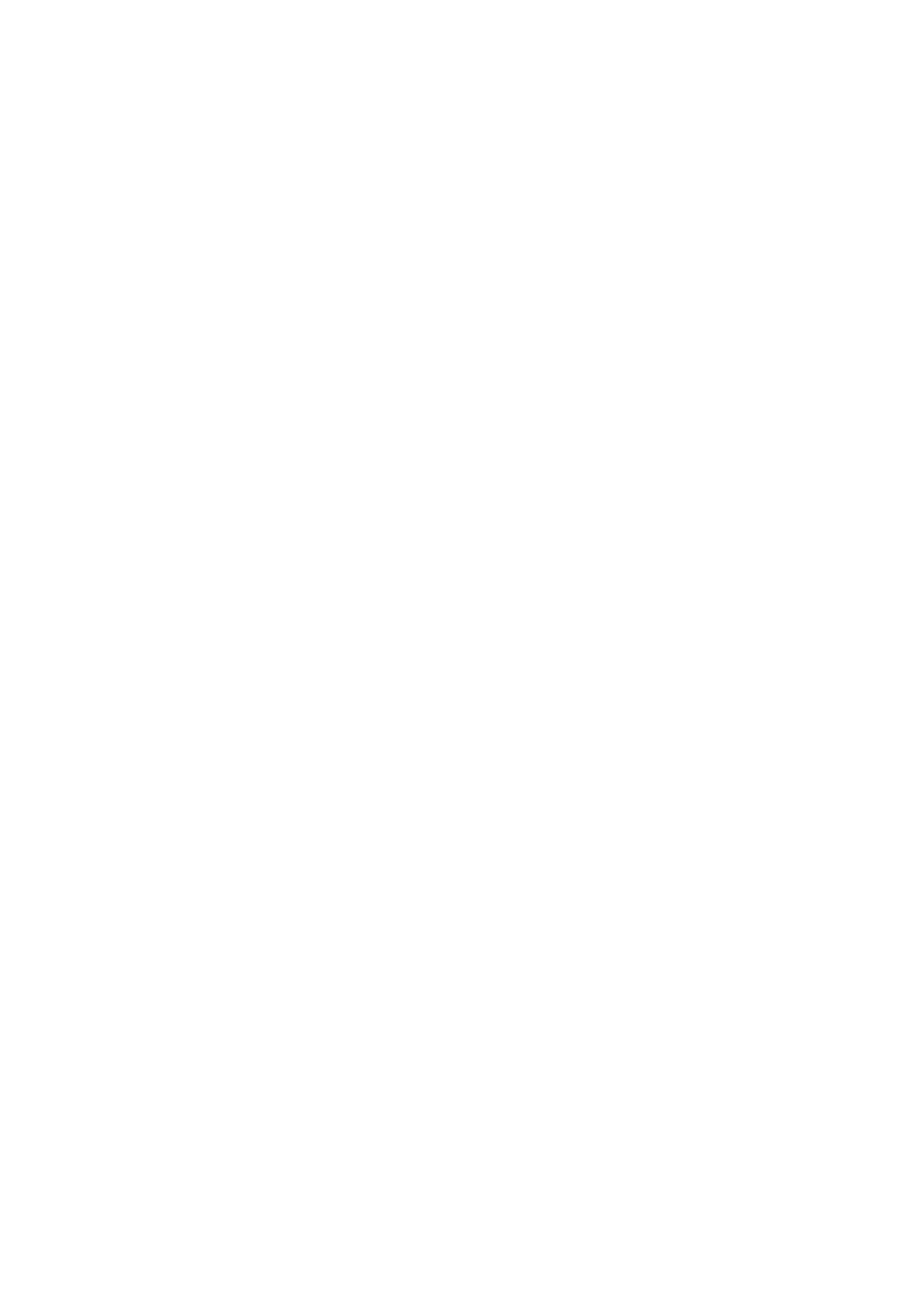

#### **1 Welcome**

The Chair opened the meeting with a karakia and welcomed everyone present.

#### **2 Apologies**

There were no apologies.

#### **3 Declaration of Interest**

Member P McGlashan declared an interest in Item 22: Allocation of the Maungakiekie-Tamaki Local Board Transport Capital Fund due to his employment at Waka Kotahi.

#### **4 Confirmation of Minutes**

Resolution number MT/2022/54

MOVED by Member D Burrows, seconded by Deputy Chairperson C Makoare:

That the Maungakiekie-Tāmaki Local Board:

**a) confirm the ordinary minutes of its meeting, held on Tuesday, 26 April 2022 and the ordinary minutes of its meeting, held on Tuesday, 10 May 2022, as a true and correct record.**

**CARRIED**

#### **5 Leave of Absence**

There were no leaves of absence.

#### **6 Acknowledgements**

The local board would like to acknowledge the passing away of Kaumatua Joe Hawke.

#### **7 Petitions**

There were no petitions.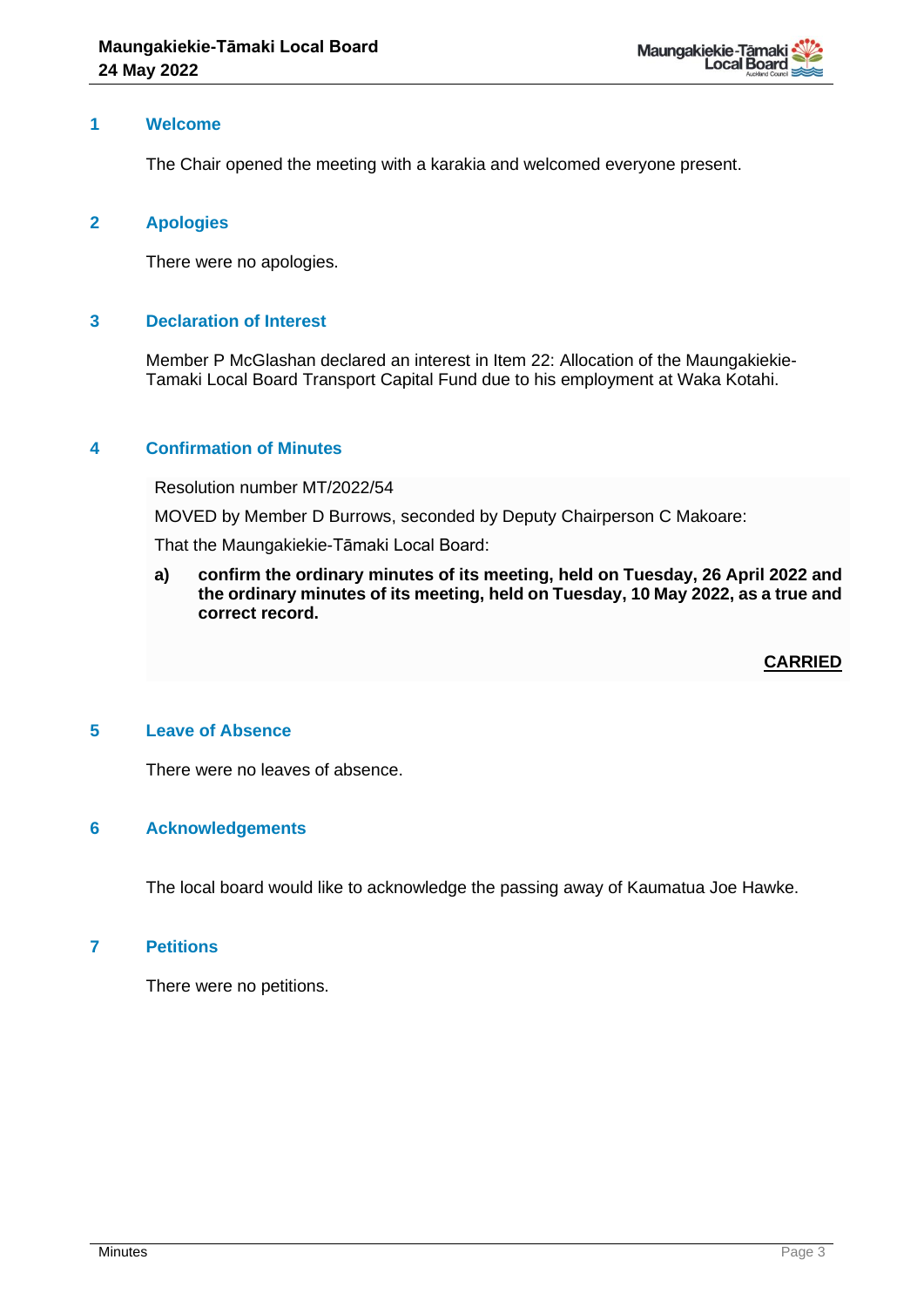

#### **8 Deputations**

## **8.1 Jacob Cameron, CEO of Auckland Golf**

Resolution number MT/2022/55

MOVED by Member T Woodcock, seconded by Member D Burrows:

That the Maungakiekie-Tāmaki Local Board:

**a) thank Jacob Cameron, CEO of Auckland Golf for his attendance.**

**CARRIED**

#### **9 Public Forum**

There was no public forum.

#### **10 Extraordinary Business**

There was no extraordinary business.

#### **11 Governing Body Member's Update**

Resolution number MT/2022/56

MOVED by Chairperson M Meredith, seconded by Member P McGlashan:

That the Maungakiekie-Tāmaki Local Board:

#### **a) receive the Governing Body Member's update.**

#### **CARRIED**

## **12 Chairperson's Report**

Resolution number MT/2022/57 MOVED by Member N Henry, seconded by Deputy Chairperson C Makoare: That the Maungakiekie-Tāmaki Local Board:

**a) receive the Chairperson's tabled report for May 2022.**

#### **CARRIED**

#### **Attachments**

A Chairperson's Report for May 2022

#### **13 Board Member's Reports**

There are no reports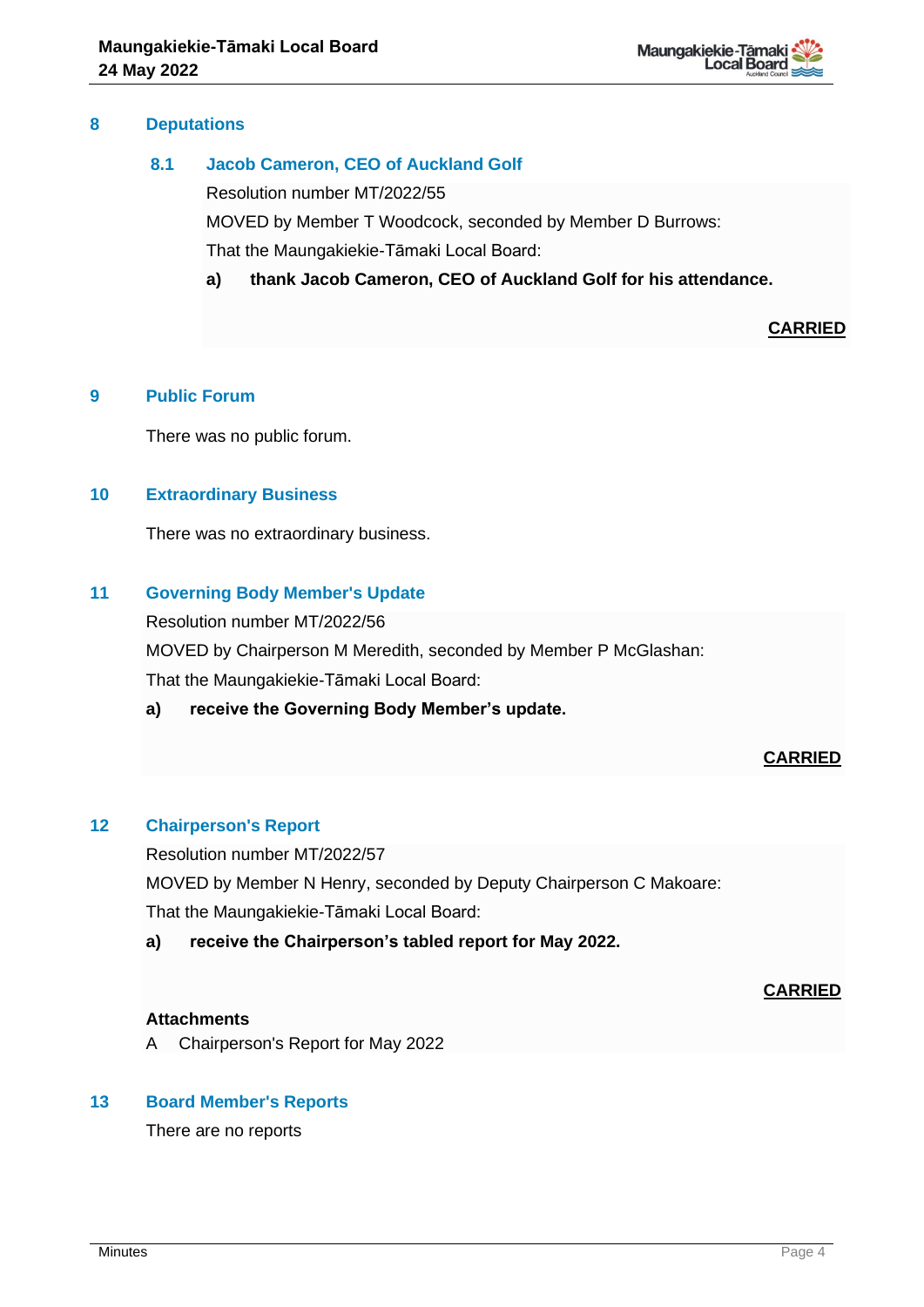## **14 Draft Auckland golf investment plan**

Resolution number MT/2022/58

MOVED by Member P McGlashan, seconded by Member N Henry:

That the Maungakiekie-Tāmaki Local Board:

- **a) endorse the 3 key policy objectives:**
	- **i) continue to increase equity, sport and recreation by opening up publiclyowned golfland to all Aucklanders**
	- **ii) increased equity and participation by providing a broad range of golf experiences that attract and retain participants and services targeted at low participation groups**
	- **iii) best practice in ecosystem management and biodiversity conservation of publicly owned golf land**
- **b) endorse the four key shifts:**
	- **i) from ad hoc historic decisions of legacy councils to a robust investment framework that is focused on increasing benefits to all Aucklanders**
	- **ii) from publicly-owned land used exclusively for golfers to sport and recreation for all Aucklanders**
	- **iii) from asset-based investment in traditional mid-level (development) golf courses to a broad golf service offering across the network that appeal to a wider group of people**
	- **iv) from variable environmental management of publicly-owned golf land to best practice in ecosystem management and biodiversity conservation that meets clearly defined targets**
- **c) request that concerns from the golf sector about the draft plan not reflecting the current golf situation be resolved when finalising the Investment Plan**
- **d) acknowledge both Have Your Say and Peoples Panel engagement processes, totalling 1244 pieces of feedback and note also the consultation held with the sport and recreation sector, golf clubs and leaseholders, as well as the public forum presentation received today from Golf New Zealand**
- **e) note that there are 25 privately owned golf courses in Tāmaki Makaurau and 13 operating on council-owned or managed land, and that the Plan looks at the overall network offering of all of these courses combined for the Auckland region**
- **f) note the high number of courses with leases expired or expiring soon which will require additional resourcing to address in the short term once the Plan is adopted**
- **g) notes with concern that three of the publicly-owned golf courses have got further away from their environmental targets in recent years, and supports this being addressed urgently.**

## **CARRIED**

Note: Member D Burrows and Member D Alan requested that their dissenting votes be recorded.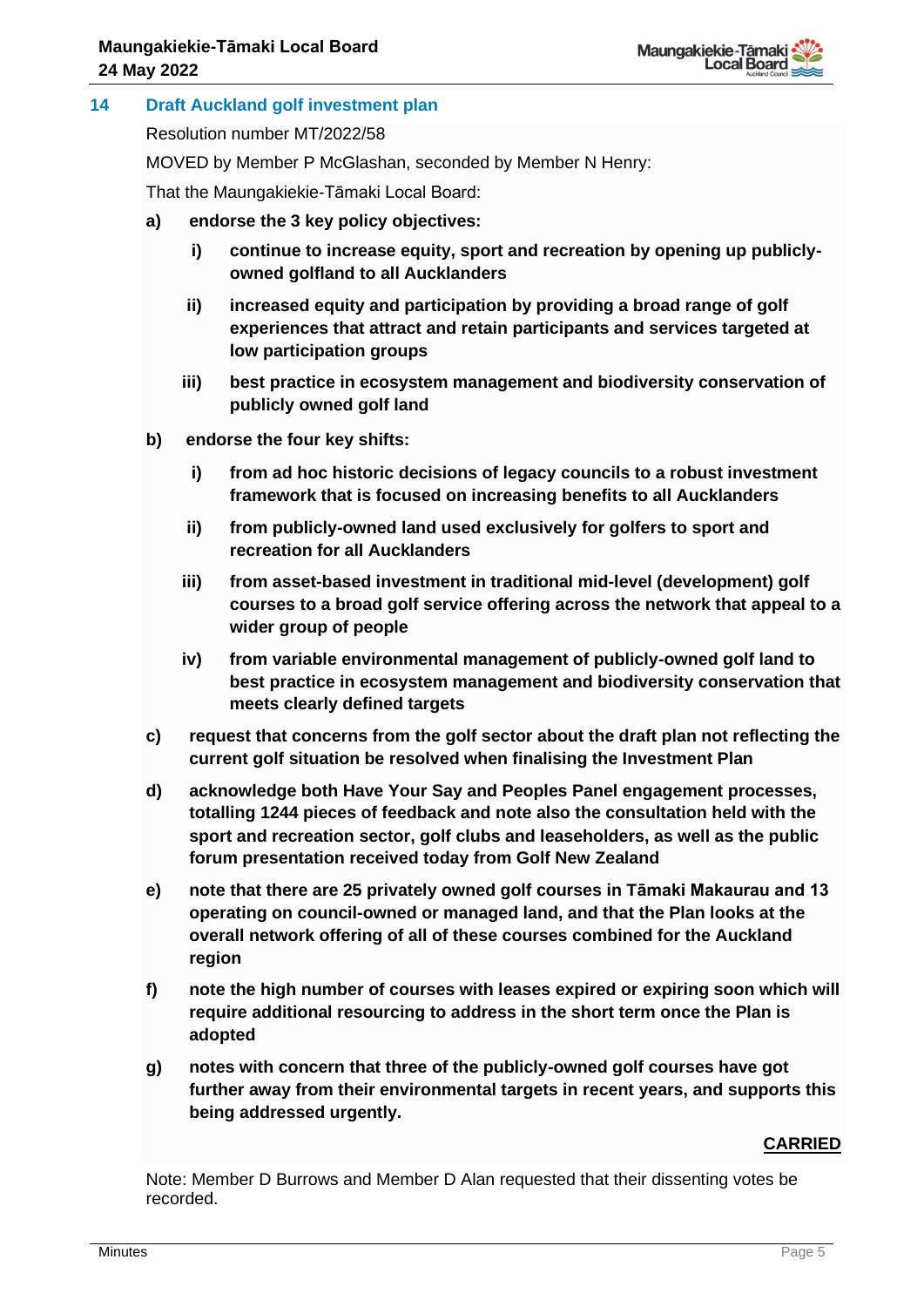

#### **15 Submission on Te mahere urutaunga ā-motu (tuhinga hukihuki): Draft National Adaptation Plan**

Resolution number MT/2022/59

MOVED by Member N Henry, seconded by Deputy Chairperson C Makoare:

That the Maungakiekie-Tāmaki Local Board:

- **a) note that the local board recognise that the growing impacts of climate change will affect everyone, particularly our most vulnerable communities**
- **b) support Auckland Council's draft submission on Te mahere urutaunga ā-motu (tuhinga hukihuki): Draft National Adaptation Plan (NAP), noting the following key points:**
	- **i) support Auckland Council preparing and dealing with climate impacts and risks in relation to the management of land and infrastructure, and other natural resources and physical resources, within the region**
	- **ii) support an interconnected, system wide approach that empowers local communities to adapt and prepare for the impacts of climate change**
	- **iii) support partnerships and co-governance arrangements with iwi/Māori to develop their own climate change response**
	- **iv) support the need for sufficient funding from central government to support local government to deliver the NAP actions/outcomes in Tāmaki Makaurau**
	- **v) support the need to develop further the focus on equity in the draft NAP, as those most vulnerable will be most impacted by climate change**
	- **vi) support developing options for home flood insurance properties most affected by climate change hazards, particularly for low-income house owners at high risk**

**Managed Retreat points to consider:**

- **vii) support the need to prioritise managed retreat legislation and careful consideration in how it will be applied in practice and what this means for communities, property values, insurance, where and how relocation might occur.**
- **viii) Support careful consideration around the relationship of the managed retreat legislation with other national direction, particularly where it may conflict with hazard management such as the National Policy Statement – Urban Development**

**CARRIED**

## **16 Local board feedback on Auckland Transport's proposed speed limit changes**

Resolution number MT/2022/60

MOVED by Deputy Chairperson C Makoare, seconded by Member N Henry: That the Maungakiekie-Tāmaki Local Board:

**Minutes and the contract of the contract of the contract of the contract of the contract of the contract of the contract of the contract of the contract of the contract of the contract of the contract of the contract of t**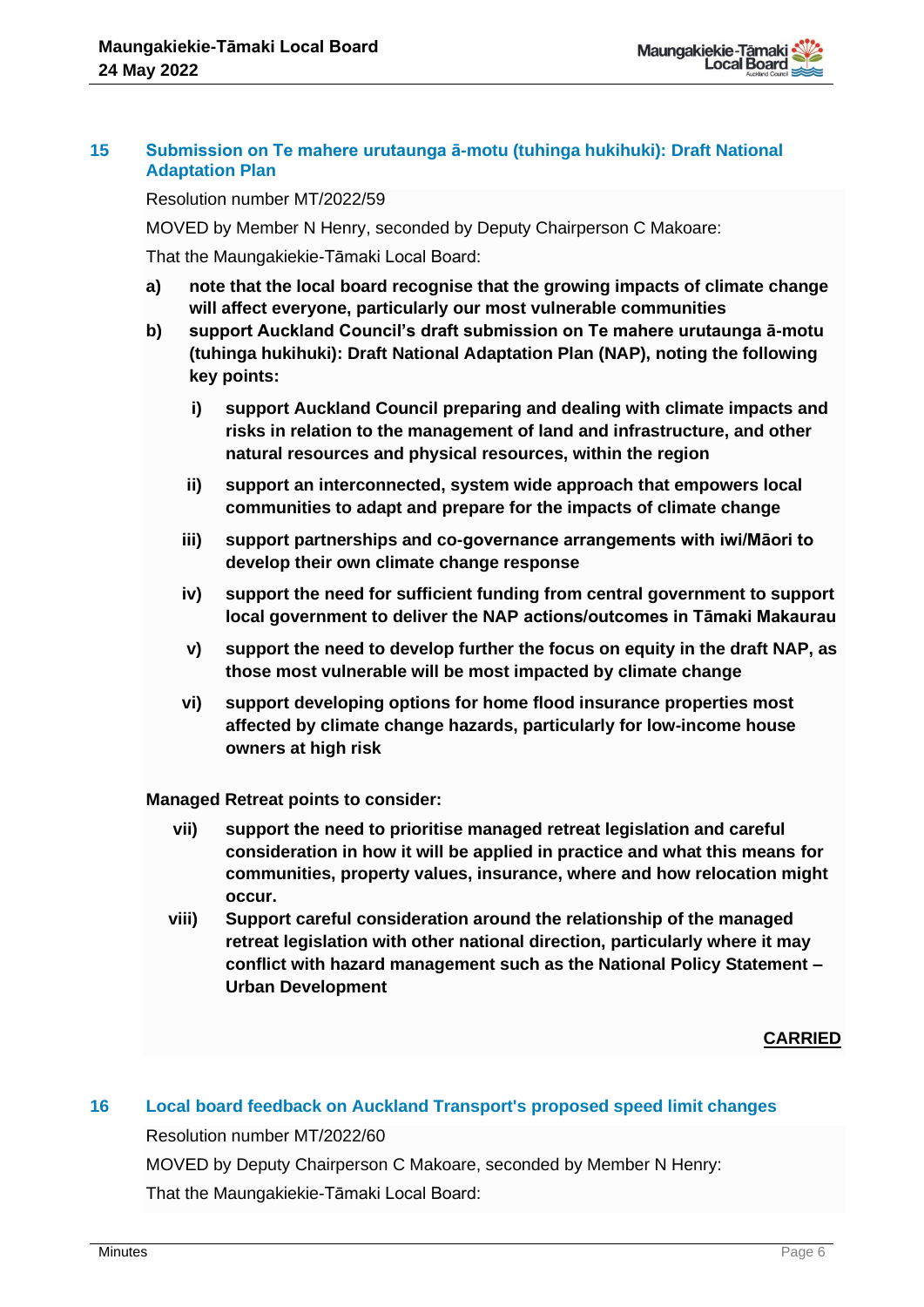- **a) endorse the speed limit changes proposed as part of Phase Three of Auckland Transport's Safe Speeds Programme;**
- **b) endorse the speed limit changes proposed on Panama Road before and after school drop-off/pick up hours.**
- **c) support Auckland Transport efforts to communicate benefits of safe speeds and the need to continue consulting public on future changes.**

## **CARRIED**

## **17 Endorsing Business Improvement District (BID) targeted rate grants for 2022/2023**

Resolution number MT/2022/61

MOVED by Member D Allan, seconded by Member T Woodcock:

That the Maungakiekie-Tāmaki Local Board:

- **a) recommends to the Governing Body the setting of the targeted rates for inclusion in the Annual Budget 2022/2023 for the following Business Improvement District (BID) programmes:**
	- **i) \$170,000 for Glen Innes Business Association**
	- **ii) \$420,000 for Onehunga Business Association**
	- **iii) \$457,212.88 for Panmure Business Association**

## **CARRIED**

## **18 Auckland Council's Quarterly Performance Report: Maungakiekie-Tāmaki Local Board for quarter three 2021/2022**

Resolution number MT/2022/62

MOVED by Member D Burrows, seconded by Member D Allan:

That the Maungakiekie-Tāmaki Local Board:

- **a) receive the performance report for quarter three ending 31 March 2022.**
- **b) approve the reallocation of underspent 2021/2022 locally driven initiatives operating expenditure funds as follows:** 
	- **i) \$7,000 from Event Partnerships (#342) to Waikaraka Park Master Plan (#2452)**
	- **ii) \$736 from Event Partnerships (#342) to Local Community Grants (#347)**
- **c) note the following underspends will be considered in the** *Allocation of the Maungakiekie-Tāmaki Local Board Transport Capital Fund* **report on this 24 May 2022 agenda:**
	- **i) \$25,000 from Service Improvement: Panmure Community Hall Activation**
	- **ii) \$5,000 from Advancing Māori Prosperity (#1741)**
	- **iii) \$4,564 from Event partnership (#342)**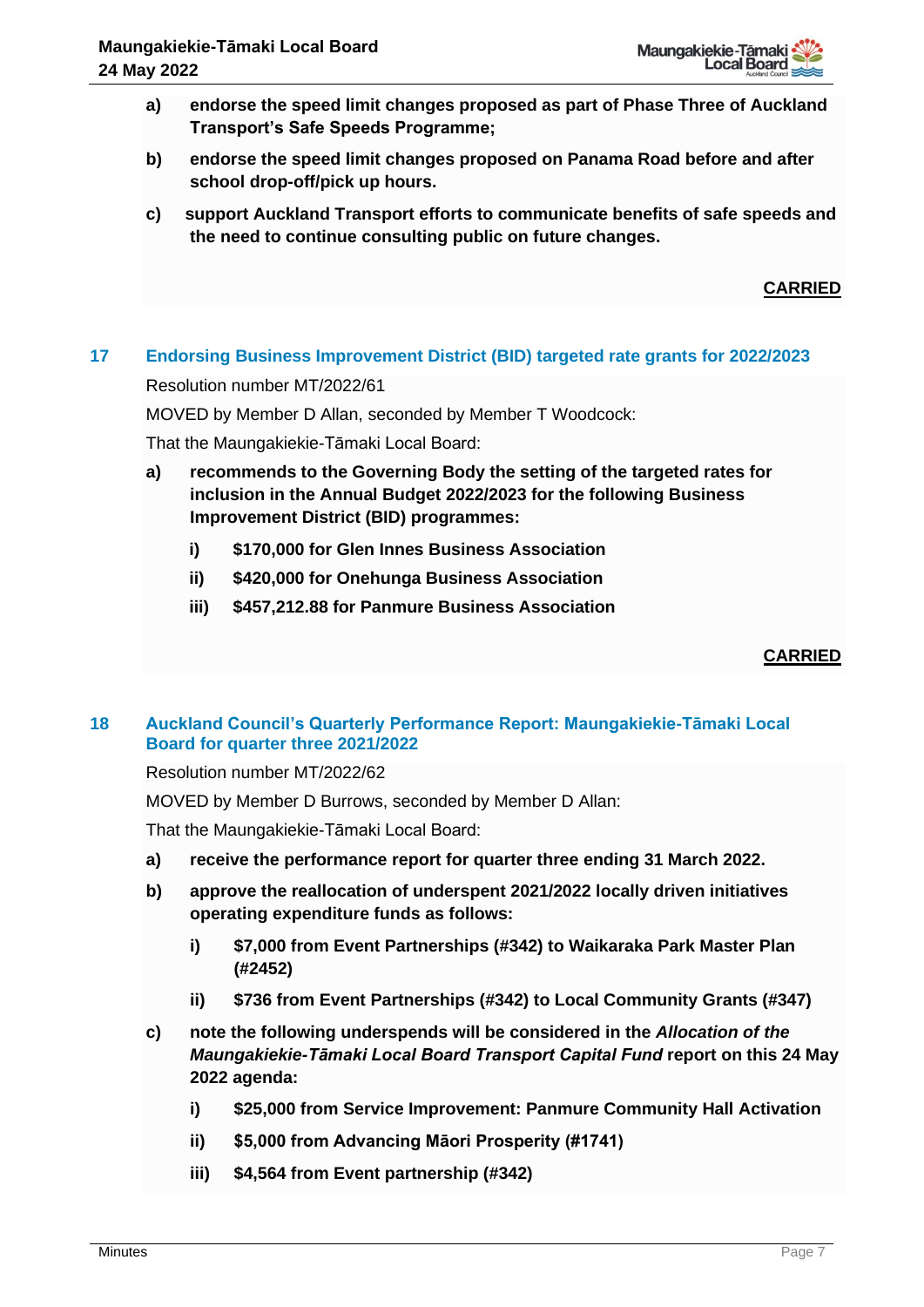

## **iv) \$3,686 from Legacy Rates Grants (#3166)**

**CARRIED**

## **19 Maungakiekie-Tāmaki Strategic Partnerships Grant 2021/2022**

Resolution number MT/2022/63

MOVED by Chairperson M Meredith, seconded by Deputy Chairperson C Makoare: That the Maungakiekie-Tāmaki Local Board:

## **a) approve the following applications for strategic partnerships grants:**

| <b>Application</b><br>ID | <b>Applicant</b>                       | <b>Proposal</b>                                                                                                           | <b>Recommended</b><br>funding |
|--------------------------|----------------------------------------|---------------------------------------------------------------------------------------------------------------------------|-------------------------------|
| MTSG20202<br>101         | <b>TGTB Charitable Trust</b>           | Contribution to funding,<br>media and administration<br>roles to work alongside the<br>Creative Director.                 | \$20,000                      |
| MTSG2022-<br>102         | Te Karanga Charitable<br>Trust         | Contribution to a business<br>support role to develop and<br>implement a 5-year plan.                                     | \$20,000                      |
| MTSG2022-<br>103         | The Synergy Projects<br>Trust          | Contribution to build the<br>capacity of three groups to<br>transition from the<br>organization to become<br>sustainable. | \$20,000                      |
| MTSG2022-<br>104         | Tāmaki WRAP<br><b>Charitable Trust</b> | Contribution to an<br>Operations Lead role and<br>improved professional<br>standards of operation.                        | \$60,000                      |
| Total                    |                                        |                                                                                                                           | \$120,000                     |
|                          |                                        |                                                                                                                           | <b>CARRIED</b>                |

## **20 Maungakiekie-Tāmaki Local Board Grants Programme 2022/2023**

Resolution number MT/2022/64

MOVED by Member D Allan, seconded by Deputy Chairperson C Makoare:

That the Maungakiekie-Tāmaki Local Board:

**a) adopt the Maungakiekie-Tāmaki Grants Programme 2022/2023 in Attachment A.**

#### **CARRIED**

## **21 Maungakiekie-Tāmaki Local Grants Round Three and Multi-Board Round Two 2021/2022, grant allocations**

Resolution number MT/2022/65

MOVED by Chairperson M Meredith, seconded by Member D Burrows:

That the Maungakiekie-Tāmaki Local Board: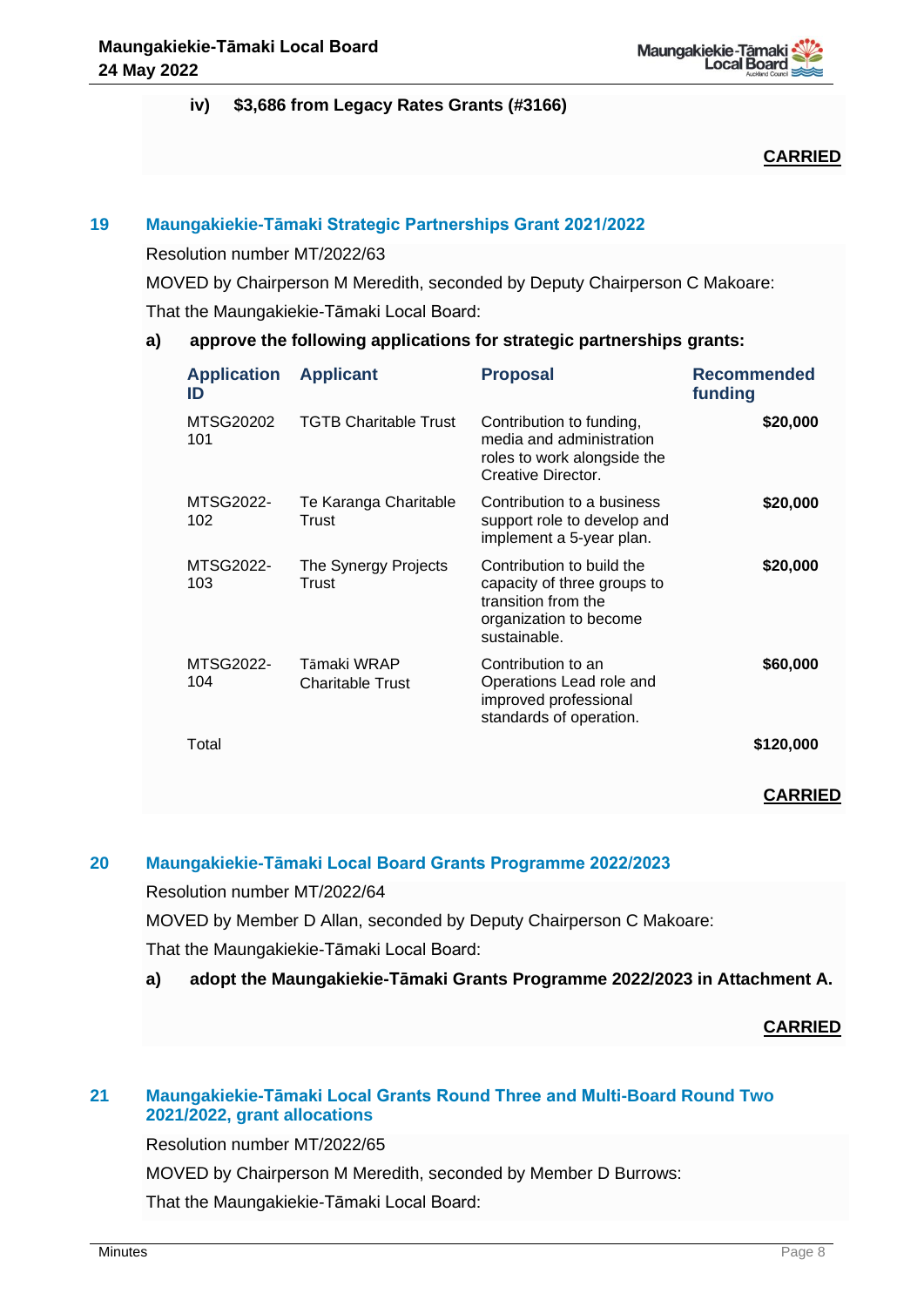## **a) agree to fund each application in Maungakiekie-Tāmaki Local Grants Three 2021/2022, for the amount listed in Column D below:**

| <b>Applicat</b><br>ion ID | <b>Organisation</b>                                                        | <b>Requesting funding for</b>                                                                                                                                                                                                                                                                                                                                                                       | <b>Column D</b> | <b>Notes</b> |
|---------------------------|----------------------------------------------------------------------------|-----------------------------------------------------------------------------------------------------------------------------------------------------------------------------------------------------------------------------------------------------------------------------------------------------------------------------------------------------------------------------------------------------|-----------------|--------------|
| LG2211-<br>304            | Pukepuke 'o<br><b>Tonga Limited</b>                                        | Towards the cost of delivering<br>a free ten-week programme<br>"Ako faiva" for children aged 3<br>to 18 years, including the cost<br>of the two choreographers,<br>marketing, uniforms,<br>videographer, catering,<br>administration, and logistics.                                                                                                                                                | \$1,500.00      |              |
| LG2211-<br>303            | Manukau<br><b>Cruising Club</b><br>Incorporated                            | Towards the cost of three<br>barrier arms and six bollards to<br>ensure security in the carpark<br>area.                                                                                                                                                                                                                                                                                            | \$2,000.00      |              |
| LG2211-<br>306            | Oranga Kai Ora<br>Gardens<br><b>Synergy Project</b>                        | Towards the cost of<br>advertising, fencing, materials,<br>equipment, and purchase of<br>plants, herbs, and fruit trees.                                                                                                                                                                                                                                                                            | \$2,736.00      |              |
| LG2211-<br>311            | <b>The Scout</b><br>Association of<br>New Zealand -<br>Aotea Sea<br>Scouts | Towards the printing and<br>mounting cost of the<br>photographs including the<br>presentation boards for a<br>historic photographic exhibition<br>on Onehunga's changing<br>foreshore 1840s to present.                                                                                                                                                                                             | \$1,961.65      |              |
| LG2211-<br>320            | <b>Maths for Juniors</b>                                                   | Towards resources and<br>stationery to run free<br>mathematics classes and<br>competitions every Saturday<br>for low decile Primary and<br>Secondary schools students in<br>the local board including<br>software applications<br>subscription fees for games<br>and meetings, whiteboards,<br>paper books, dusters, leaf pad,<br>pencils, pen, catering,<br>whiteboards and whiteboard<br>markers. | \$1,000.00      |              |
| LG2211-<br>327            | Melanoma New<br>Zealand                                                    | Towards the costs of<br>Melanoma NZ free mobile spot<br>check van activations at two<br>locations within the local board<br>area, including the wages of<br>the Nurse Educator and<br>Administrator for 2 days<br>between 1st July 2022 and 30<br>September 2022.                                                                                                                                   | \$1,260.00      |              |

| Table One: Maungakiekie-Tāmaki Local Grants Round Three 2021/2022 |
|-------------------------------------------------------------------|
|-------------------------------------------------------------------|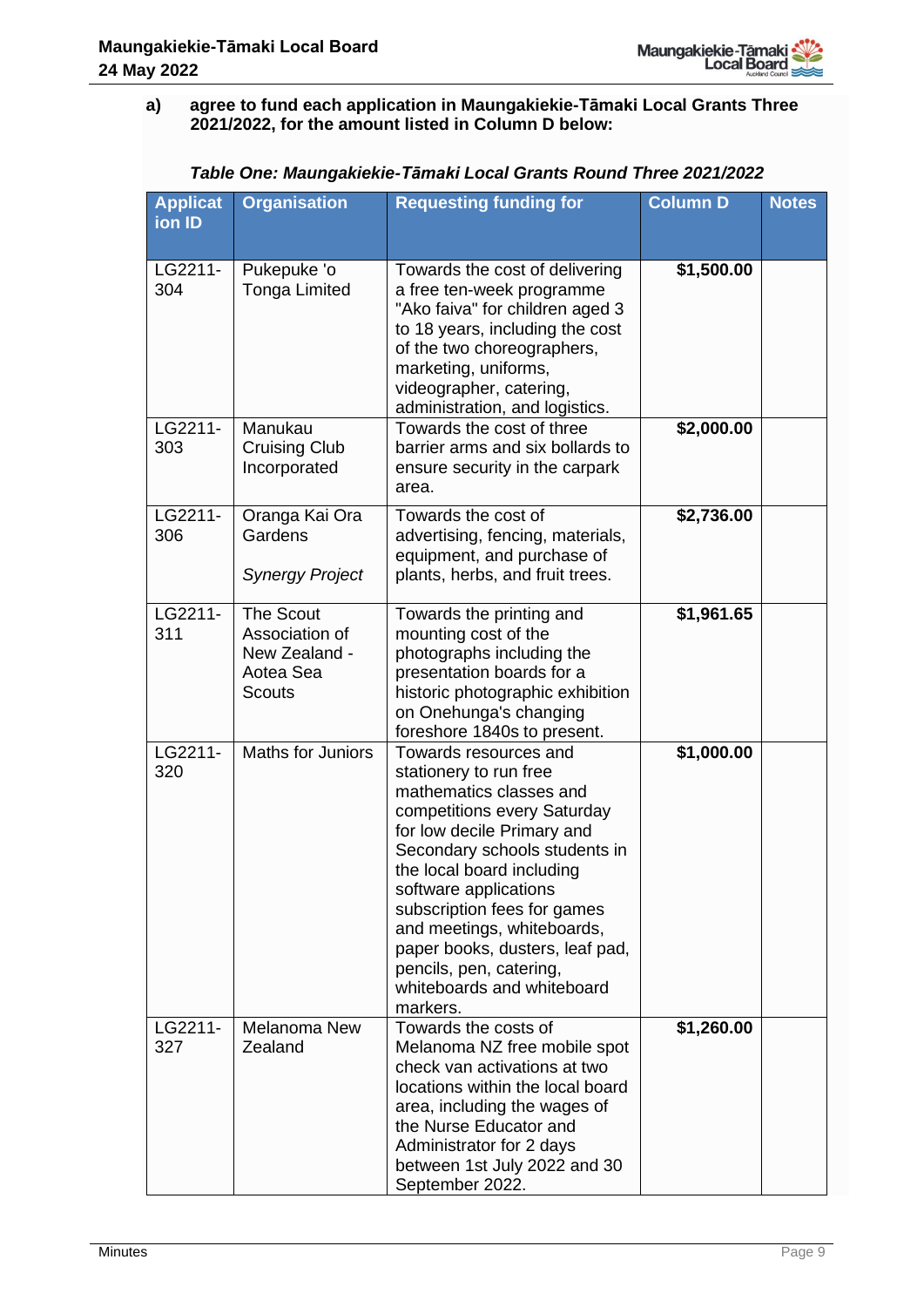

| LG2211-<br>328 | Belong<br>Aotearoa(ARMS)       | Towards the purchase of<br>indoor gross motor movement<br>play equipment for the Safari<br>playgroup.                                                                           | \$1,500.00  |  |
|----------------|--------------------------------|---------------------------------------------------------------------------------------------------------------------------------------------------------------------------------|-------------|--|
| LG2211-<br>329 | Mount Wellington<br>Playcentre | Towards the cost of creating<br>an extended deck and a new<br>ramp for the Mt Wellington<br>Playcentre to reduce trip<br>hazards during outdoor and<br>gross motor skill plays. | \$1,500.00  |  |
| Total          |                                |                                                                                                                                                                                 | \$13,457.65 |  |

## **b) agree to decline each application in Maungakiekie-Tāmaki Local Grants Three 2021/2022, listed in Table Two below:**

|  | Table Two: Maungakiekie-Tāmaki Local Grants Round Three 2021/2022 |  |  |  |  |
|--|-------------------------------------------------------------------|--|--|--|--|
|  |                                                                   |  |  |  |  |

| <b>Applicat</b><br>ion ID | <b>Organisation</b>                                                             | <b>Requesting funding for</b>                                                                                                                 | <b>Notes</b> |
|---------------------------|---------------------------------------------------------------------------------|-----------------------------------------------------------------------------------------------------------------------------------------------|--------------|
| LG2211-<br>305            | Marama<br>Aotearoa Limited                                                      | Towards the teaching materials, tutors,<br>facilitation, catering, and administration<br>costs for the six-week "Te Reo Circle"<br>programme. |              |
| LG2211-<br>314            | City of Sails Pipe<br><b>Band</b><br>Incorporated                               | Towards the purchase of drum cases<br>for storage and transporting of the<br>Band's pipe drums.                                               |              |
| LG2211-<br>309            | The Period Place                                                                | Towards the storage unit rental cost,<br>purchase of reusable period underwear<br>and menstrual cups and disposable<br>period products.       |              |
| LG2211-<br>312            | Onehunga<br><b>Business</b><br>Association<br>Incorporated                      | Towards the Onehunga town centre<br><b>Closed Circuit Television cameras</b><br>infrastructure upgrade.                                       |              |
| LG2211-<br>313            | <b>Kidz Need Dadz</b><br><b>Charitable Trust</b><br>New Zealand<br>Incorporated | Towards the cost of an Education<br><b>Consultant for the "Kidz Need Dadz</b><br>Education Programme".                                        |              |
| LG2211-<br>321            | Youthline<br>Auckland<br><b>Charitable Trust</b>                                | Towards the cost of training and clinical<br>supervision of the youth worker team<br>and counsellors from 1 June 2022 to 31<br>March 2023.    |              |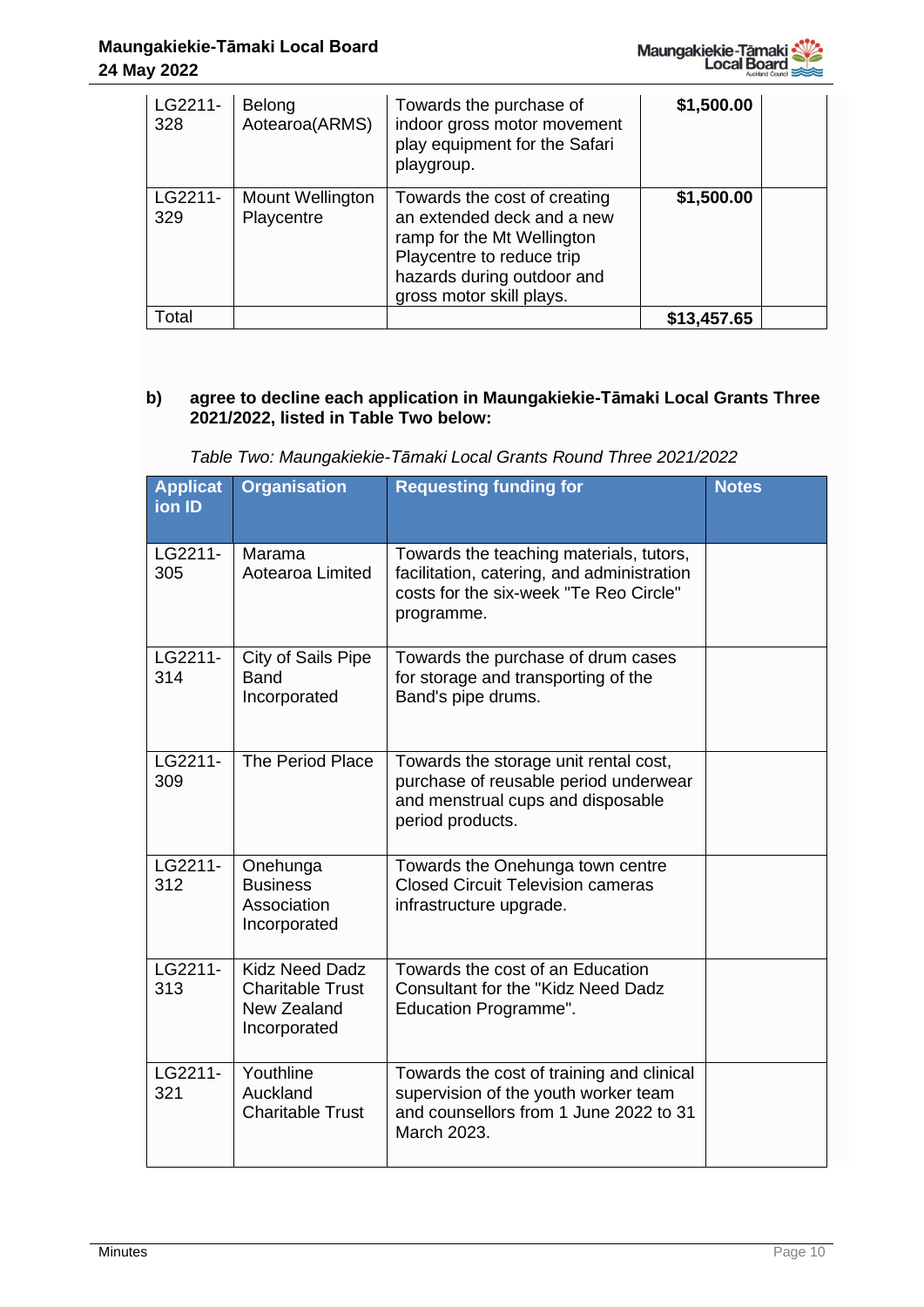

| LG2211-<br>322 | Onehunga<br>Chinese<br>Association<br>Incorporated                                                                           | Towards the cost of venue hire (Pearce<br>Street Hall), website design and<br>maintenance, volunteer expenses,<br>administration, Christmas celebration<br>and other activity costs.                                                                                                                |  |
|----------------|------------------------------------------------------------------------------------------------------------------------------|-----------------------------------------------------------------------------------------------------------------------------------------------------------------------------------------------------------------------------------------------------------------------------------------------------|--|
| LG2211-<br>323 | <b>Ellerslie Toy</b><br>Library<br>Incorporated                                                                              | Towards the purchase of seven<br>Montessori play boxes for children aged<br>between 3 to 36 months.                                                                                                                                                                                                 |  |
| LG2211-<br>324 | <b>Graeme Dingle</b><br>Foundation<br>Auckland                                                                               | Towards two Kiwi Can Leaders' wages<br>for the delivery of the "Kiwi Can"<br>programme in Glen Innes School.                                                                                                                                                                                        |  |
| LG2211-<br>325 | <b>Road Safety</b><br><b>Education Limited</b>                                                                               | Towards the venue hire, and the<br>facilitators' costs to deliver the "Road"<br>Safety" programme for the students<br>from the Tamaki College.                                                                                                                                                      |  |
| LG2211-<br>330 | Dance Therapy<br>NZ.                                                                                                         | Towards the venue hire, programme<br>facilitation, equipment and materials,<br>coordination, office overheads, client<br>support, and liaison costs for the "Arts 4<br>Us", "Stars", and "Dance 4 Us"<br>programme from 26 July 2022 to 13<br>December 2022.                                        |  |
| LG2211-<br>334 | Solomon Islands<br><b>Auckland Wantok</b><br>Association<br>Incorporated                                                     | Towards the cost of venue hire,<br>resources, stationery, refreshments,<br>microphone, portable speakers, sports<br>equipment, and sports uniforms for the<br>"lumi Tugeda" programme.                                                                                                              |  |
| LG2211-<br>301 | <b>Glen Innes</b><br><b>Chinese Groups</b><br>Incorporated                                                                   | Towards venue hire, purchase of a<br>projector, and memory sticks, a musical<br>keyboard, purchase and delivery<br>charges for costumes from China,<br>venue hire, and administration costs for<br>"Dragon Boat Festival, Mid-Autumn<br>Festival, Christmas, and Chinese New<br>Year celebrations". |  |
| LG2211-<br>332 | <b>Auckland King</b><br><b>Tides Initiative</b><br>The Institution of<br>Professional<br><b>Engineers New</b><br>Zealand Inc | Towards the design, production, and<br>installation of CoastSnap device in<br>Taumanu Reserve beaches, including<br>the coordination and delivery of the<br>public launch.                                                                                                                          |  |
| LG2211-<br>310 | East Skate Club<br>Incorporated                                                                                              | Towards the venue hire at the Sonskate<br>Indoor Skatepark, coaching, facilitation,<br>and coordination cost of "learn to skate"<br>programmes in the local board area.                                                                                                                             |  |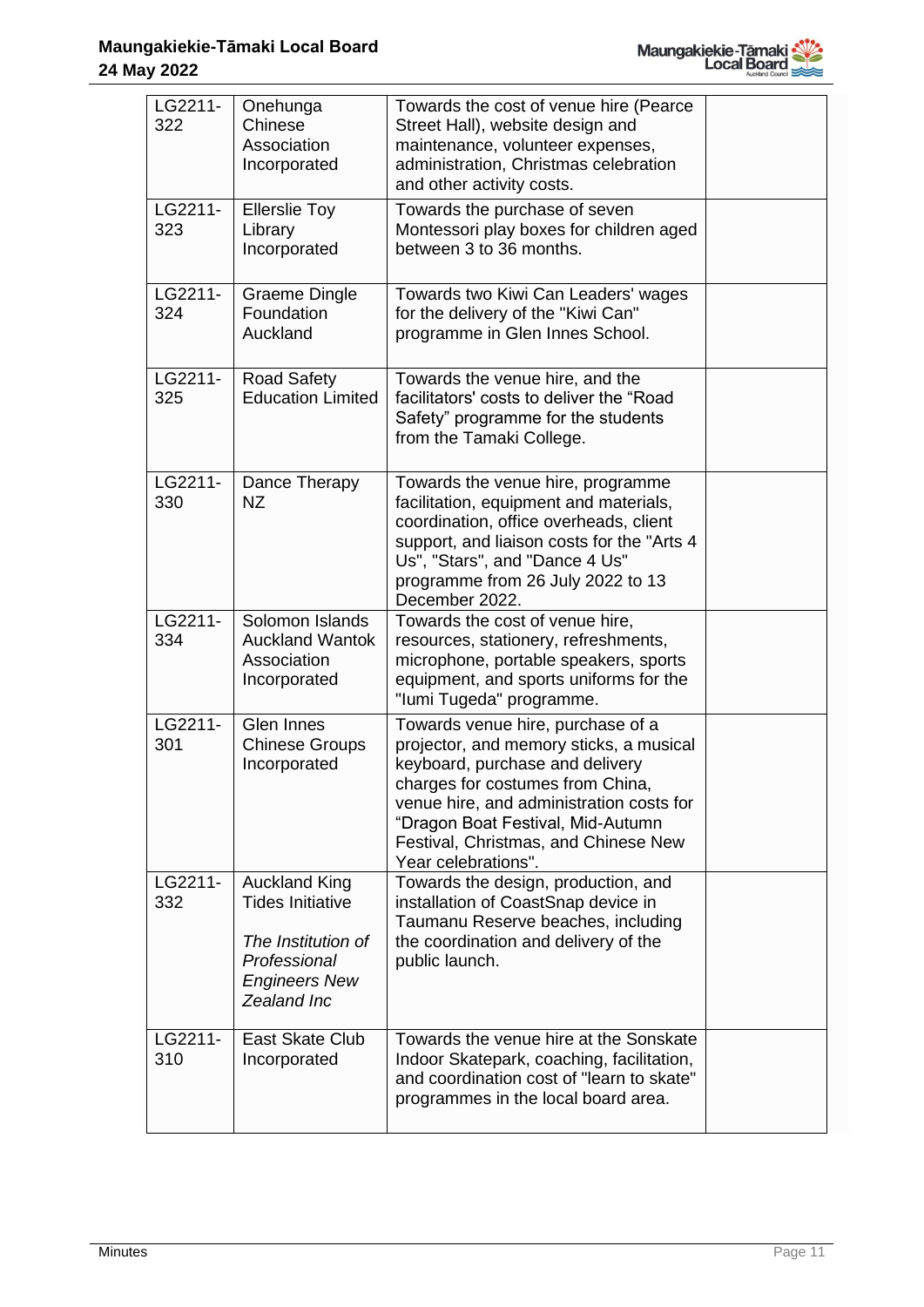

| LG2211-<br>316 | Auckland<br><b>Basketball</b><br><b>Services Limited</b> | Towards the coaching fees and<br>basketballs balls for the "Junior<br>Development Program" in the local<br>board area from 1 June 2022 to 21<br>February 2023. |  |
|----------------|----------------------------------------------------------|----------------------------------------------------------------------------------------------------------------------------------------------------------------|--|
| LG2211-        | <b>Riverside Sports</b>                                  | Request is to cover the cost of                                                                                                                                |  |
| 331            | Incorporated                                             | purchasing a padel court.                                                                                                                                      |  |

## **c) agree to fund each application in Maungakiekie-Tāmaki Multiboard Round Two 2021/2022, for the amount listed in Column D below:**

*Table Three: Maungakiekie-Tāmaki Multiboard Round Two 2021/2022*

| <b>Applicat</b><br>ion ID | <b>Organisation</b>                       | <b>Requesting funding for</b>                                                                                                                                                             | <b>Column D</b> | <b>Notes</b>                |
|---------------------------|-------------------------------------------|-------------------------------------------------------------------------------------------------------------------------------------------------------------------------------------------|-----------------|-----------------------------|
| MB2022-<br>202            | <b>Re-Creators</b><br>Charitable<br>Trust | Towards free or subsidised<br>classes of Community<br>Upcycling DIY Workshops in<br>various locations in Auckland<br>from June 2022 to March 2023                                         | \$1,000.00      |                             |
| MB2022-<br>210            | LifeKidz Trust                            | Towards sensory/play<br>equipment and support worker<br>wages.                                                                                                                            | \$1,000.00      | <b>Towards</b><br>equipment |
| MB2022-<br>221            | <b>Kiwi Harvest</b><br>Ltd                | Towards the operating costs of<br>the food rescue project in<br>Highbrook from June 2022 to<br>June 2023.                                                                                 | \$1,000.00      |                             |
| MB2022-<br>225            | Outline<br>Aotearoa<br>Incorporated       | Towards the cost of the peer<br>support service programme's<br>volunteer training, clinical<br>supervision, advertising,<br>stationery, insurance, and<br>information technology service. | \$1,000.00      |                             |
| MB2022-<br>232            | Garden to<br><b>Table Trust</b>           | Towards the salary, mileage<br>and home office costs of three<br>regional coordinators of the<br>"Garden to Table Food<br><b>Education Programme"</b>                                     | \$1,800.00      |                             |
| Total                     |                                           |                                                                                                                                                                                           | \$5,800.00      |                             |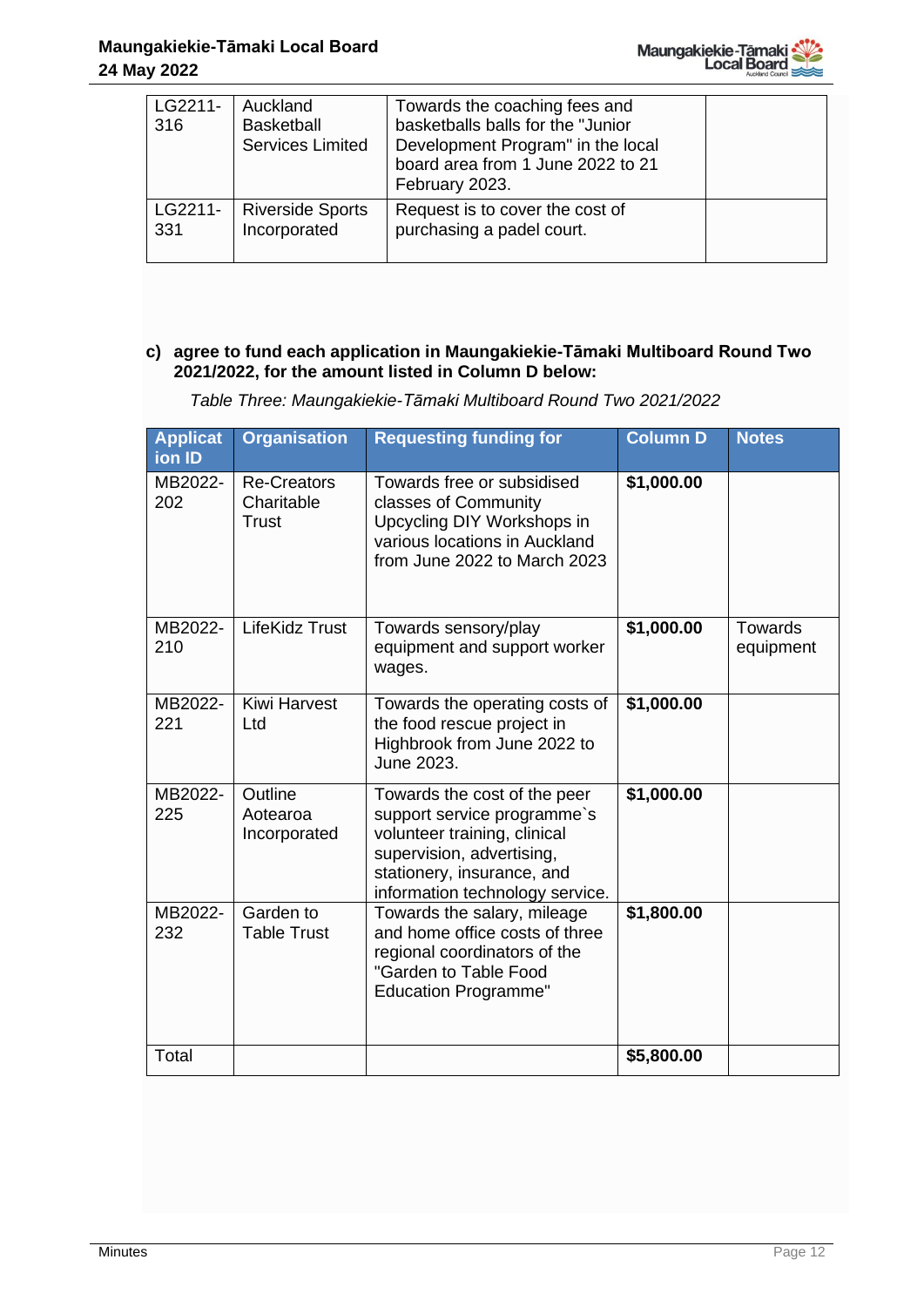

## **d) agree to decline each application in Maungakiekie-Tāmaki Multiboard Round Two 2021/2022, listed in Table Four below:**

*Table Four: Maungakiekie-Tāmaki Multiboard Round Two 2021/2022*

| <b>Applicat</b><br>ion ID | <b>Organisation</b>                                                                | <b>Requesting funding for</b>                                                                                                                                                                                | <b>Notes</b> |
|---------------------------|------------------------------------------------------------------------------------|--------------------------------------------------------------------------------------------------------------------------------------------------------------------------------------------------------------|--------------|
| MB2022-<br>234            | Fiji Girmit<br>Foundation                                                          | Towards the Girmit musical festival and<br>Girmit seniors' recognition event in<br>Mangere.                                                                                                                  |              |
| MB2022-<br>239            | The Operating<br><b>Theatre Trust</b><br>t/a Tim Bray<br><b>Theatre</b><br>Company | Towards Gift a Seat funding for 2,700<br>children to attend The Whale Rider in their<br>local area for free from September 2022 to<br>December 2022                                                          |              |
| MB2022-<br>241            | Crescendo<br>Trust of<br>Aotearoa                                                  | Towards programme costs to deliver Mahi<br>Waiata (The Gig) at Crescendo Studio                                                                                                                              |              |
| MB2022-<br>215            | The Reading<br>Revolution                                                          | Towards wages of the manager delivering<br>the "Readers Leaders programme"                                                                                                                                   |              |
| MB2022-<br>220            | <b>Bellyful New</b><br><b>Zealand Trust</b>                                        | Towards meal production, volunteer<br>support, and delivery costs in Auckland<br>from June 2022 to December 2023                                                                                             |              |
| MB2022-<br>229            | The StarJam<br>Charitable<br><b>Trust</b>                                          | Towards the workshop's costs, including<br>tutor fees, venue hire, tutor and volunteer<br>training, regional programme coordinator's<br>salary and equipment between 1st June<br>2022 to 31st December 2022. |              |
| MB2022-<br>230            | <b>Recreate NZ</b>                                                                 | Towards volunteer expenses, youth<br>facilitators, and activities to run the 'Urban<br>Youth' programme from June 2022 to April<br>2023                                                                      |              |
| MB2022-<br>236            | <b>Big Buddy</b><br>Mentoring<br><b>Trust</b>                                      | Towards operational costs including wages,<br>rent, transport, and equipment.                                                                                                                                |              |
| MB2022-<br>237            | Pet Refuge<br>New Zealand<br>Charitable<br>Trust                                   | Towards administration costs for the Pet<br>Refuge shelter in Auckland from June 2022<br>to December 2022                                                                                                    |              |
| MB2022-<br>240            | Age Concern<br>Auckland<br>Incorporated                                            | Towards delivering specialized Asian<br>services to Chinese, Korean and Japanese<br>people aged 65 and older across Auckland.                                                                                |              |
| MB2022-<br>243            | <b>Anxiety New</b><br><b>Zealand Trust</b>                                         | Towards the marketing material costs, the<br>coordinators and facilitators wages                                                                                                                             |              |
| MB2022-<br>248            | KidsCan<br>Charitable<br>Trust                                                     | Towards items to deliver the KidsCan<br>programme in schools and early childhood<br>centres                                                                                                                  |              |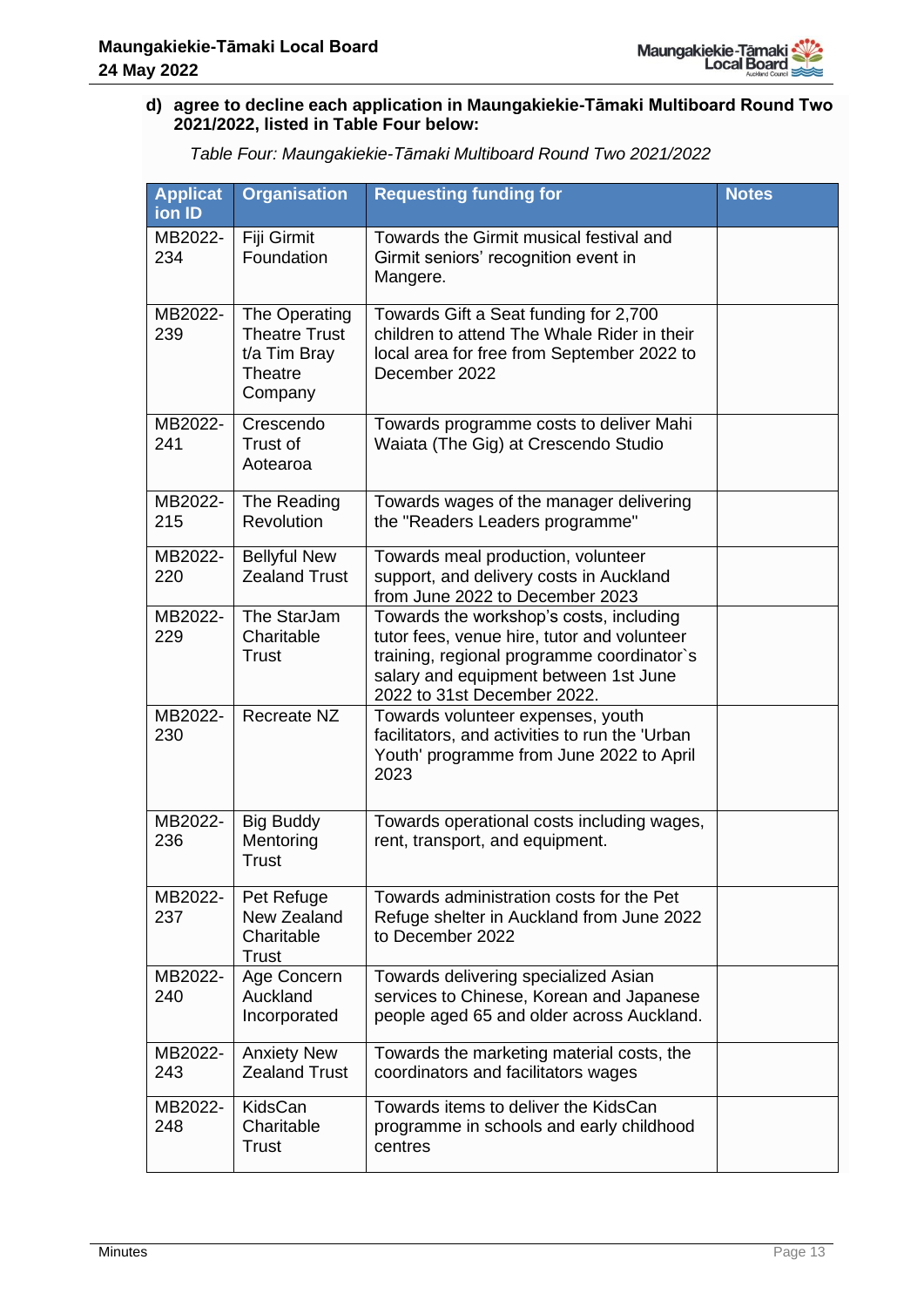

| MB2022-<br>252 | Communities<br>Against<br><b>Alcohol Harm</b>                       | Towards community navigator project from<br>June 2022 to June 2023.                                                                                                                                |  |
|----------------|---------------------------------------------------------------------|----------------------------------------------------------------------------------------------------------------------------------------------------------------------------------------------------|--|
| MB2022-<br>255 | <b>Habitat for</b><br>Humanity<br>Northern<br><b>Region Limited</b> | Towards healthy home interventions and<br>winter warmer essentials from June 2022 to<br><b>August 2022.</b>                                                                                        |  |
| MB2022-<br>256 | <b>PHAB</b><br>Association<br>(Auckland)<br>Incorporated            | Towards the delivery of "Covid Recovery -<br>Supporting Well Being and Resilience"<br>programme in Sandringham, St Lukes, Mt<br>Roskill, New Lynn, Henderson, Te Atatu,<br>Waitakere and Royal Oak |  |
| MB2022-<br>203 | <b>Howick</b><br>Pakuranga<br>Youth<br>Academy                      | Towards gym equipment and purchase of a<br>van.                                                                                                                                                    |  |
| MB2022-<br>204 | The Auckland<br>Association<br>Incorporated                         | Towards ongoing operating expenses from<br>July 2022 to December 2022.                                                                                                                             |  |

## **CARRIED**

Note: Member P McGlashan declared an interest in Item 22 and left the meeting at 11.24 am.

#### **22 Allocation of the Maungakiekie-Tamaki Local Board Transport Capital Fund**

#### Resolution number MT/2022/66

MOVED by Member D Burrows, seconded by Member D Allan:

That the Maungakiekie-Tāmaki Local Board:

- **a) confirm the decision made at the local board's 26 April business meeting (MT/2022/43) requesting Auckland Transport to start the investigation of making all or part of the Eastview 'Innovating Street' permanent, Onehunga Mall Grey Street roundabout and installing traffic-calming on Victoria Street, Onehunga**
- **b) note:**
	- **i) Auckland Transport have advised that it will fund the investigation for only one of the options identified in its report**
	- **ii)** *Auckland Council's Quarterly Performance Report: Maungakiekie-Tāmaki Local Board for quarter three 2021/2022* **report on this 24 May 2022 agenda identifies underspent 2021/2022 locally driven initiatives operating expenditure funds for reallocation**
- **c) reallocate the following underspent 2021/2022 locally driven initiatives operating expenditure funds to Auckland Transport to investigate making all or part of the Eastview 'Innovating Street' permanent and installing trafficcalming on Victoria Street, Onehunga:**
	- **i) \$25,000 from Service Improvement: Panmure Community Hall Activation**
	- **ii) \$5,000 from Advancing Māori Prosperity (#1741)**
	- **iii) \$4,564 from Event partnership (#342)**